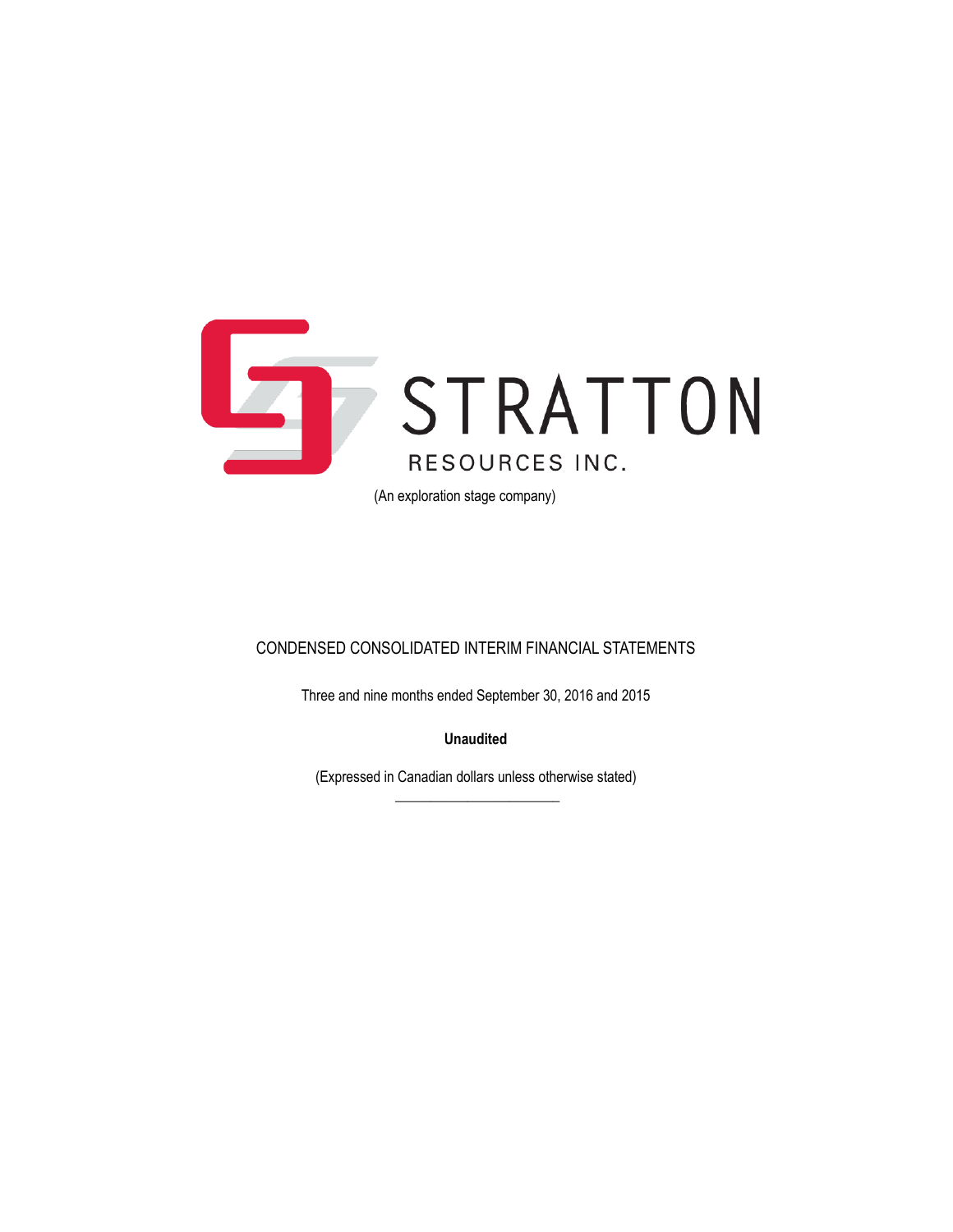### (the "Company")

### CONDENSED CONSOLIDATED INTERIM FINANCIAL STATEMENTS

Three and nine months ended September 30, 2016 and 2015

### NOTICE OF NO AUDITOR REVIEW

The accompanying unaudited condensed consolidated interim financial statements of the Company have been prepared by and are the responsibility of Company's management.

The Company's independent auditor has not performed a review of these condensed consolidated interim financial statements in accordance with the standards established by the Canadian Institute of Chartered Accountants for a review of interim financial statements by an entity's auditor.

November 28, 2016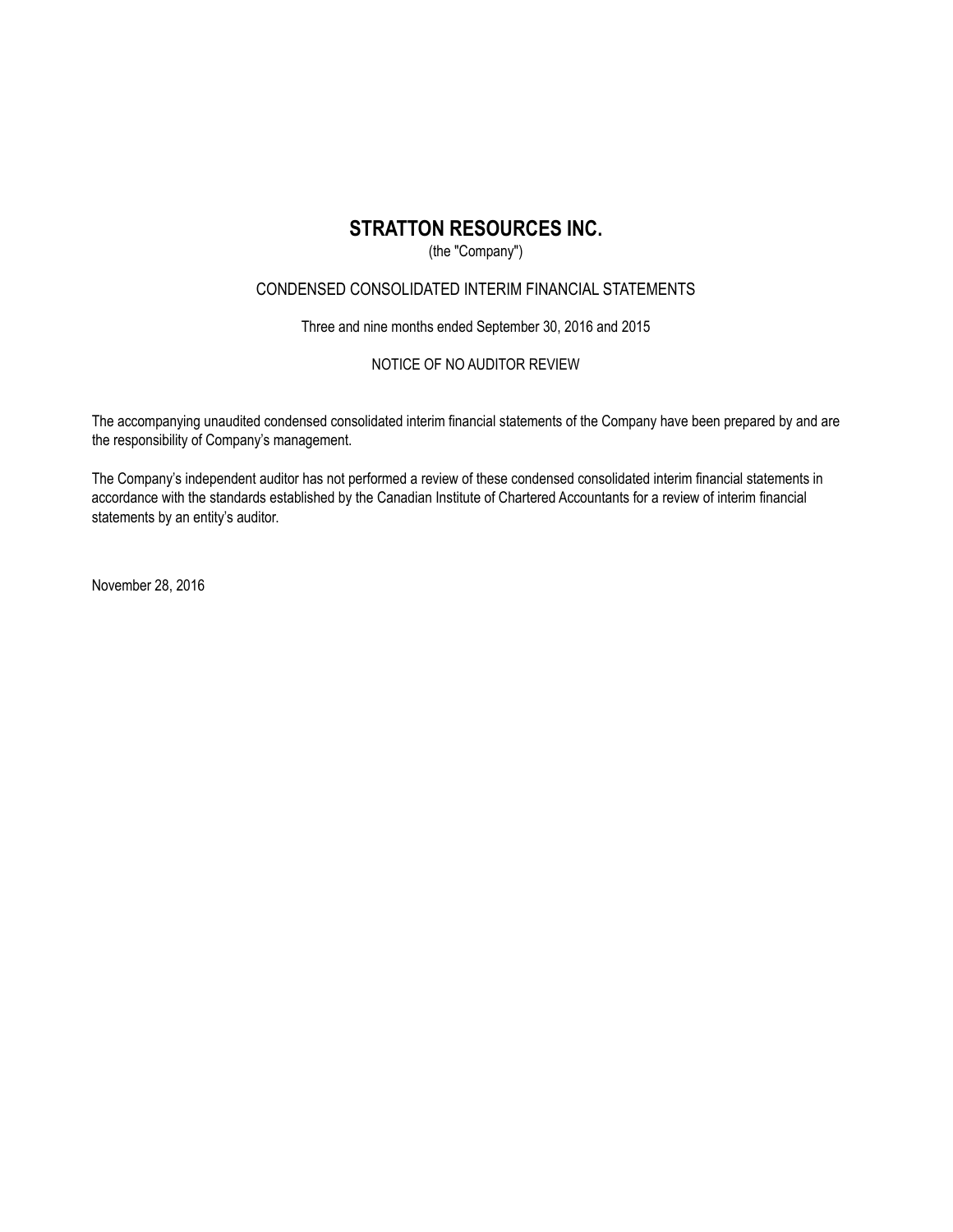**Condensed Consolidated Interim Statements of Financial Position**

Unaudited - (Expressed in Canadian dollars)

|                                                                  | As at September 30,  |     | As at December 31, |  |
|------------------------------------------------------------------|----------------------|-----|--------------------|--|
|                                                                  | 2016                 |     | 2015               |  |
| <b>Assets</b>                                                    |                      |     |                    |  |
| <b>Current assets:</b>                                           |                      |     |                    |  |
| Cash                                                             | \$<br>6,377,017 \$   |     | 215,521            |  |
| Amounts receivable                                               | 6,528                |     | 1,097              |  |
| Prepaid expenses and deposits                                    | 8,250                |     | 6,900              |  |
|                                                                  | 6,391,795            |     | 223,518            |  |
| Non-current assets:                                              |                      |     |                    |  |
| Deferred project acquisition costs                               | 130,791              |     |                    |  |
| <b>Total assets</b>                                              | \$<br>$6,522,586$ \$ |     | 223,518            |  |
|                                                                  |                      |     |                    |  |
| <b>Liabilities and Equity</b>                                    |                      |     |                    |  |
| <b>Liabilities</b>                                               |                      |     |                    |  |
| <b>Current liabilities:</b>                                      |                      |     |                    |  |
| Accounts payable and accrued liabilities                         | \$<br>76,337 \$      |     | 28,572             |  |
| Note payable (note 6)                                            |                      |     | 609,388            |  |
|                                                                  | 76,337               |     | 637,960            |  |
| <b>Equity</b>                                                    |                      |     |                    |  |
| Share capital (note 4)                                           | 36,043,136           |     | 29,086,748         |  |
| Equity reserves (note 5)                                         | 5,039,680            |     | 5,039,680          |  |
| Deficit                                                          | (34, 636, 567)       |     | (34, 540, 870)     |  |
|                                                                  | 6,446,249            |     | (414, 442)         |  |
| <b>Total liabilities and equity</b>                              | \$<br>6,522,586      | -\$ | 223,518            |  |
| $C_{\text{Aina}}$ concern $\left(\text{nat} \frac{1}{2} \right)$ |                      |     |                    |  |

Going concern (note 2(d)) Subsequent events (note 9)

Approved on behalf of the Board of Directors:

 *"Shawn Wallace" "Steve Cook"*  Director Director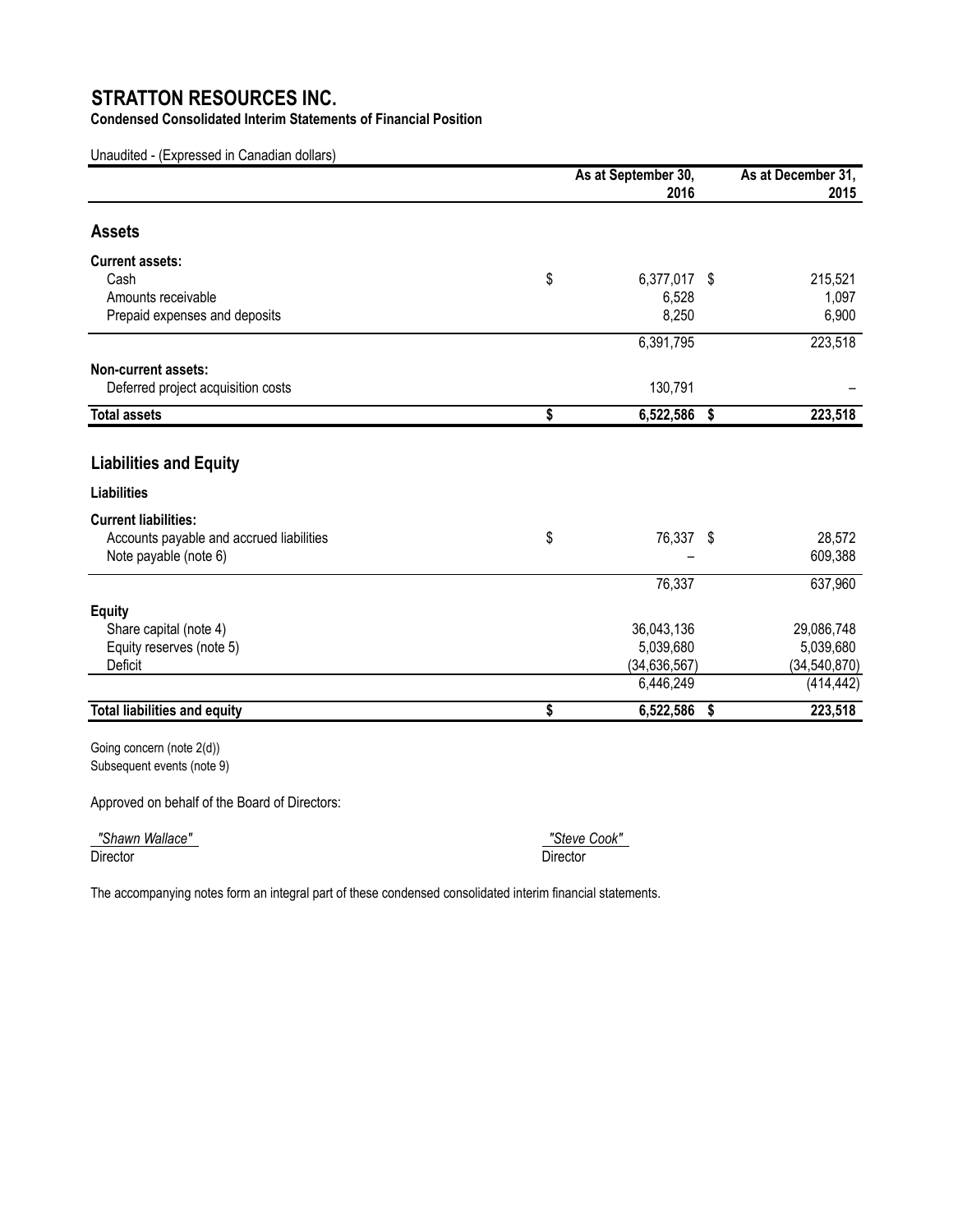**Condensed Consolidated Interim Statements of Loss and Comprehensive Loss**

Unaudited - (Expressed in Canadian dollars, except share amounts)

|    |            |  |                                                                      | Nine months ended September 30, |                                                                                        |   |                                                |
|----|------------|--|----------------------------------------------------------------------|---------------------------------|----------------------------------------------------------------------------------------|---|------------------------------------------------|
|    |            |  |                                                                      |                                 |                                                                                        |   | 2015                                           |
|    |            |  |                                                                      |                                 |                                                                                        |   |                                                |
| \$ |            |  |                                                                      |                                 |                                                                                        |   | 32,540                                         |
|    | 11,034     |  | 197                                                                  |                                 | 26,154                                                                                 |   | 21,203                                         |
|    | 6,516      |  | 1,053                                                                |                                 | 15,879                                                                                 |   | 16,372                                         |
|    | 8,394      |  | 5,811                                                                |                                 | 26,257                                                                                 |   | 24,516                                         |
|    | 217        |  | 422                                                                  |                                 | 622                                                                                    |   | 865                                            |
|    | 610        |  | 264                                                                  |                                 | 1,268                                                                                  |   | 833                                            |
|    | 35,417     |  | 18,379                                                               |                                 | 94,897                                                                                 |   | 96,329                                         |
|    |            |  |                                                                      |                                 |                                                                                        |   |                                                |
|    |            |  |                                                                      |                                 |                                                                                        |   | (1, 164)                                       |
|    |            |  |                                                                      |                                 |                                                                                        |   | 3,690                                          |
|    |            |  | 325,334                                                              |                                 |                                                                                        |   | 325,334                                        |
|    | 2          |  | (500)                                                                |                                 | 1,674                                                                                  |   | (984)                                          |
|    |            |  | 323,964                                                              |                                 | 800                                                                                    |   | 326,876                                        |
| \$ |            |  |                                                                      | -S                              |                                                                                        | 5 | 423,205                                        |
| \$ |            |  |                                                                      |                                 |                                                                                        |   | 0.01                                           |
|    | 43,463,294 |  | 36,724,164                                                           |                                 | 38,986,938                                                                             |   | 36,724,164                                     |
|    |            |  | 2016<br>8,646 \$<br>(321)<br>(319)<br>35,098 \$<br>0.00 <sup>5</sup> |                                 | Three months ended September 30,<br>2015<br>10,632 \$<br>(870)<br>342,343<br>$0.01$ \$ |   | 2016<br>24,717 \$<br>(874)<br>95,697<br>0.00 S |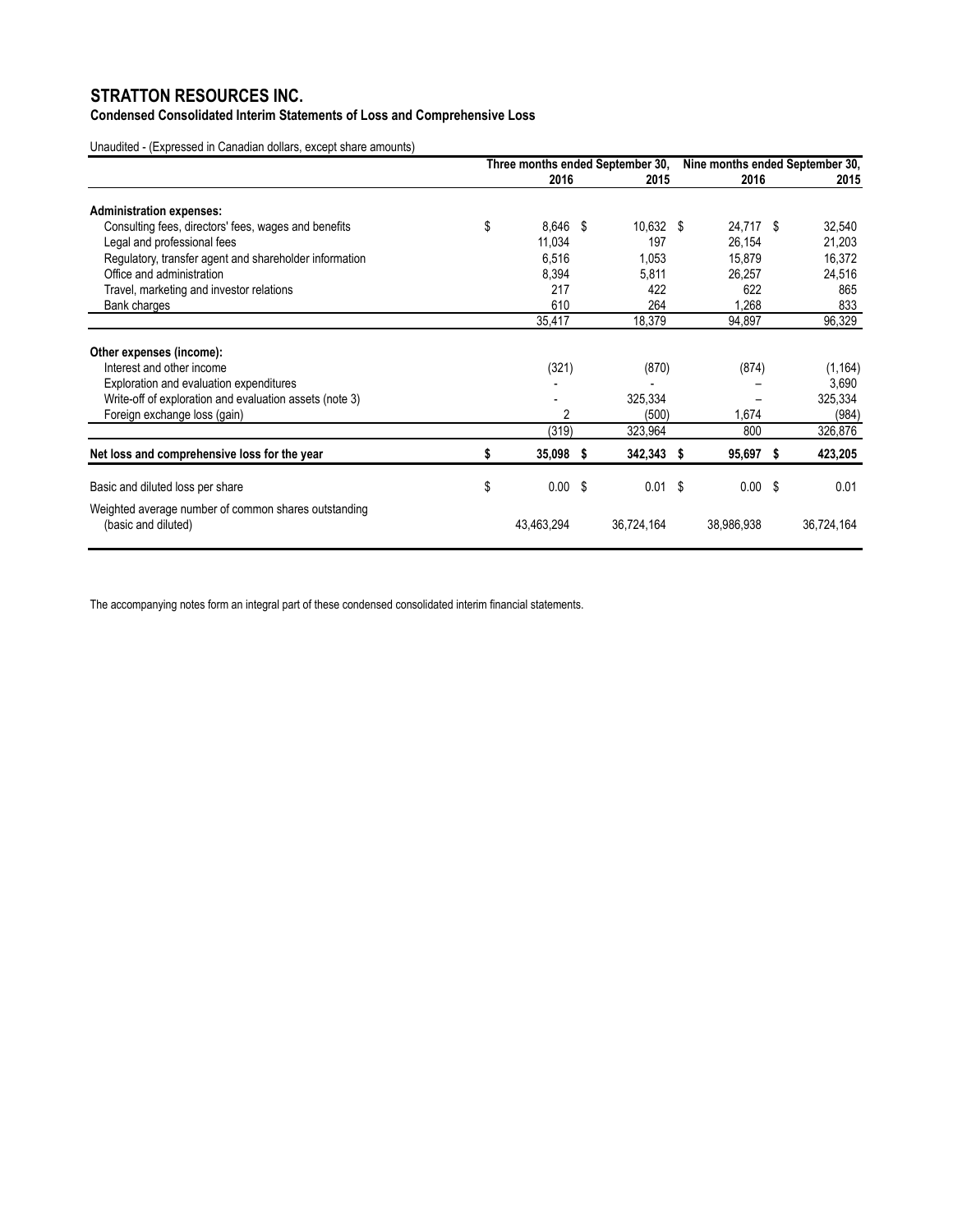**Condensed Consolidated Interim Statements of Changes in Equity**

Unaudited - (Expressed in Canadian dollars, except share amounts)

|                                                | Number of shares |   | Share capital       |      | <b>Equity reserves</b> | <b>Deficit</b> |                     | <b>Total</b> |            |
|------------------------------------------------|------------------|---|---------------------|------|------------------------|----------------|---------------------|--------------|------------|
| Balance at December 31, 2014                   | 36,724,164       | S | 29,086,748          | - \$ | 5,039,680              | S              | $(34,080,513)$ \$   |              | 45,915     |
| Net loss and comprehensive loss for the period |                  |   |                     |      |                        |                | (423, 205)          |              | (423, 205) |
| Balance at September 30, 2015                  | 36,724,164       | S | $29,086,748$ \ \ \$ |      | 5,039,680              | 'S             | $(34,503,718)$ \$   |              | (377, 290) |
|                                                |                  |   |                     |      |                        |                |                     |              |            |
| Balance at December 31, 2015                   | 36,724,164       | S | 29,086,748          | S    | 5,039,680              | S              | $(34, 540, 870)$ \$ |              | (414, 442) |
| Net loss and comprehensive loss for the period |                  |   |                     |      |                        |                | (95, 697)           |              | (95, 697)  |
| Proceeds from Private Placement, net of        |                  |   |                     |      |                        |                |                     |              |            |
| share issue costs (note 4)                     | 20.000.000       |   | 6,956,388           |      |                        |                |                     |              | 6,956,388  |
| Balance at September 30, 2016                  | 56,724,164       |   | $36,043,136$ \ \ \$ |      | $5,039,680$ \$         |                | $(34.636.567)$ \$   |              | 6,446,249  |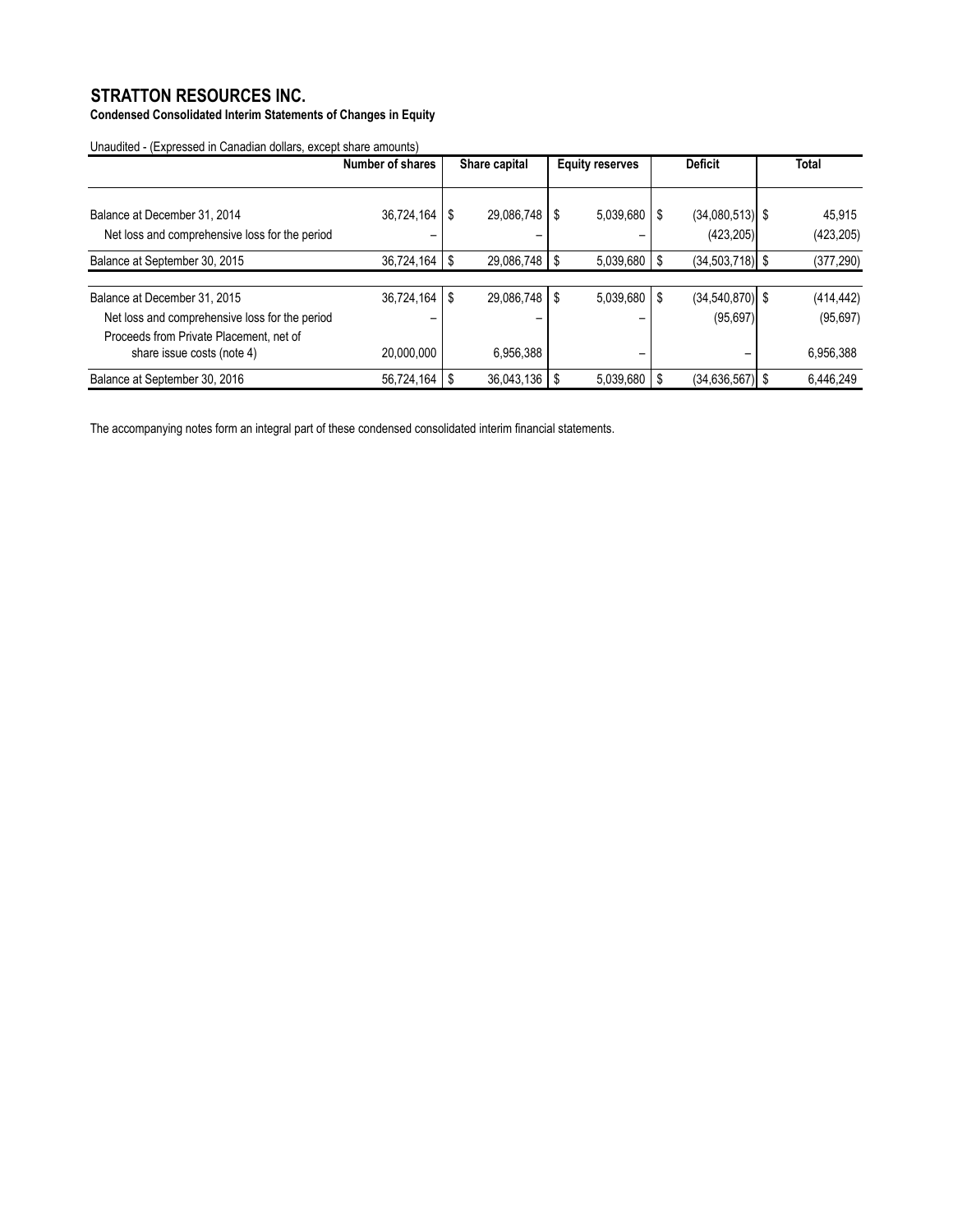**Condensed Consolidated Interim Statements of Cash Flows**

Unaudited - (Expressed in Canadian dollars)

|                                                      | Three months ended September 30, |    |            | Nine months ended September 30, |            |    |            |
|------------------------------------------------------|----------------------------------|----|------------|---------------------------------|------------|----|------------|
|                                                      | 2016                             |    | 2015       |                                 | 2016       |    | 2015       |
| Cash (used in) provided by:                          |                                  |    |            |                                 |            |    |            |
| <b>Operating activities:</b>                         |                                  |    |            |                                 |            |    |            |
| Net loss and comprehensive loss for the year         | \$<br>(35,098)                   | \$ | (342, 343) | \$                              | (95, 697)  | \$ | (423, 205) |
| Items not involving cash:                            |                                  |    |            |                                 |            |    |            |
| Unrealized foreign exchange loss (gain)              | (2, 180)                         |    | (521)      |                                 | (84)       |    | (1,039)    |
| Interest income                                      | (321)                            |    | (870)      |                                 | (874)      |    | (1, 164)   |
| Write-off exploration and evaluation assets (note 3) |                                  |    | 325,334    |                                 |            |    | 325,334    |
| Changes in non-cash working capital:                 |                                  |    |            |                                 |            |    |            |
| Amounts receivable                                   | (4,283)                          |    | 1,874      |                                 | (5, 431)   |    | 1,587      |
| Prepaid expenses and deposits                        | 11,373                           |    | 1,833      |                                 | (1,350)    |    | (880)      |
| Accounts payable and accrued liabilities             | 2.061                            |    | (11, 724)  |                                 | 2.652      |    | (10, 357)  |
| Cash used in operating activities                    | (28, 448)                        |    | (26, 417)  |                                 | (100, 784) |    | (109, 724) |
|                                                      |                                  |    |            |                                 |            |    |            |
| <b>Investing activities:</b>                         |                                  |    |            |                                 |            |    |            |
| Exploration and evaluation expenditures              |                                  |    |            |                                 |            |    | (10, 035)  |
| Deferred project acquisition costs                   | (85, 716)                        |    |            |                                 | (85, 716)  |    |            |
| Interest received                                    | 321                              |    | 870        |                                 | 874        |    | 1,164      |
| Cash provided by (used in) investing activities      | (85, 395)                        |    | 870        |                                 | (84, 842)  |    | (8, 871)   |
| <b>Financing activities:</b>                         |                                  |    |            |                                 |            |    |            |
| Repayment of note payable (note 6)                   | (609, 388)                       |    |            |                                 | (609, 388) |    |            |
| Shares issued for cash, net (note 4)                 | 6,956,388                        |    |            |                                 | 6,956,388  |    |            |
| Cash provided by financing activities                | 6,347,000                        |    |            |                                 | 6,347,000  |    |            |
|                                                      |                                  |    |            |                                 |            |    |            |
| Effect of foreign exchange rate changes on cash      | 2,218                            |    | 521        |                                 | 122        |    | 1,039      |
| Decrease in cash                                     | 6,235,375                        |    | (25, 026)  |                                 | 6,161,496  |    | (117, 556) |
| Cash, beginning of the period                        | 141,642                          |    | 256,910    |                                 | 215,521    |    | 349,440    |
| Cash, end of period                                  | \$<br>6,377,017                  | \$ | 231,884    | s                               | 6,377,017  | \$ | 231,884    |

Supplemental cash flow information (note 8)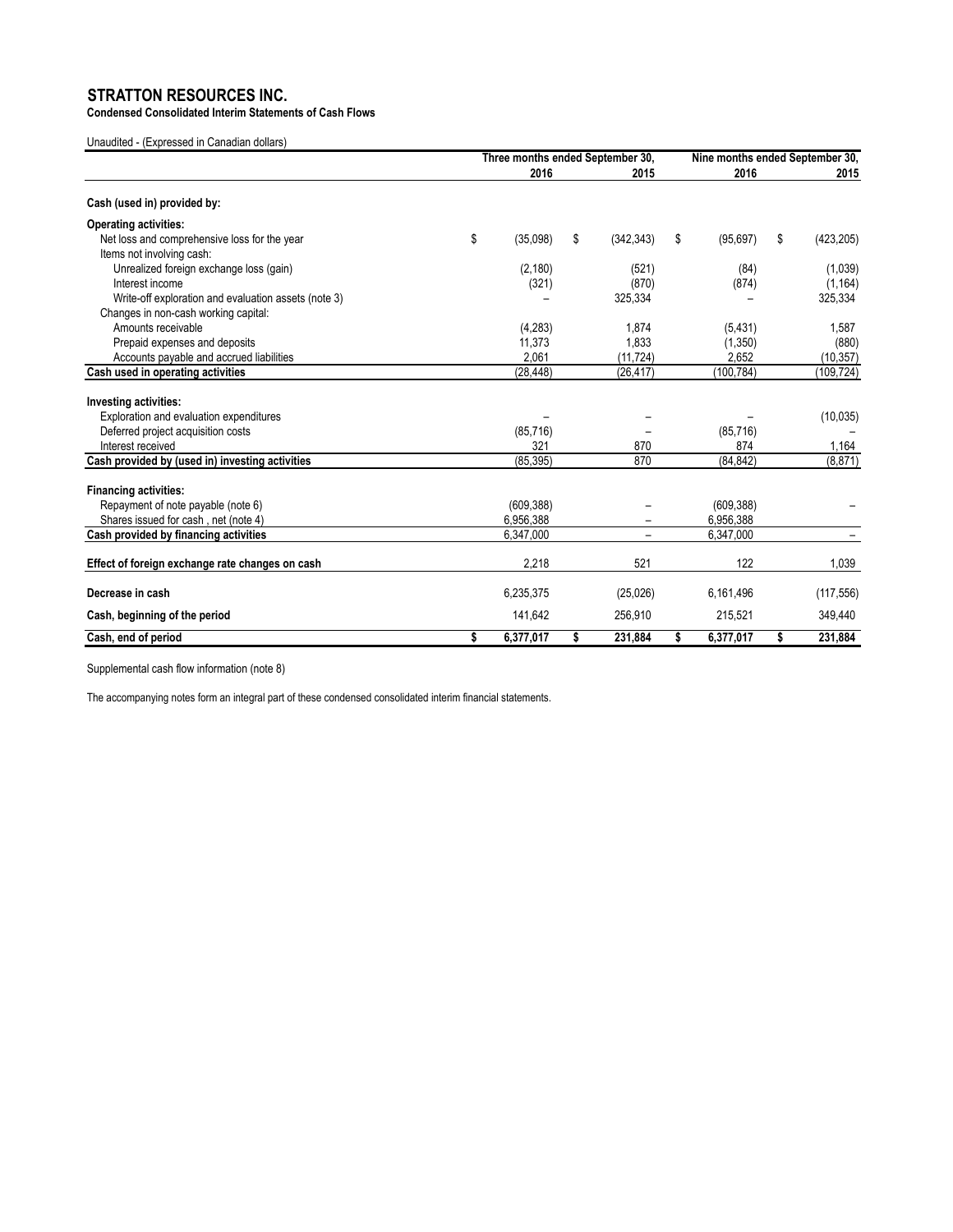Notes to Condensed Consolidated Interim Financial Statements Unaudited – (*Expressed in Canadian Dollars, unless otherwise stated)*

Three and nine months ended September 30, 2016 and 2015

#### **1. Corporate information**

Stratton Resources Inc. ("the Company") is incorporated under the Business Corporations Act (British Columbia) and is listed on the TSX Venture Exchange ("the Exchange") as a Tier 2 mining issuer, and its shares trade under the symbol SI.V.

The Company and its subsidiaries are principally engaged in the acquisition, exploration, and development of mineral property interests in North America and Europe. The Company has not yet determined whether its mineral property interests contain economically recoverable mineral reserves. The Company's continuing operations and the underlying value and recoverability of the amounts shown for mineral property interests are entirely dependent upon the existence of economically recoverable mineral reserves, the ability of the Company to obtain the necessary financing to complete the exploration and development of its mineral property interests, obtaining the necessary mining permits, and on future profitable production or the proceeds from the disposition of the exploration and evaluation assets.

The head office and principal address of the Company is located at 1199 Hastings Street, Suite 600, Vancouver, British Columbia, V6E 3T5, Canada.

#### **2. Basis of presentation**

(a) Statement of compliance

These condensed consolidated interim financial statements have been prepared in accordance with International Accounting Standard ("IAS") 34, "Interim Financial Reporting" using accounting policies consistent with International Financial Reporting Standards ("IFRS") as issued by the International Accounting Standards Board ("IASB") and interpretations issued by the International Financial Reporting Interpretations Committee ("IFRIC"). The accounting policies followed in these condensed consolidated interim financial statements are the same as those applied in the Company's most recent audited consolidated financial statements for the year ended December 31, 2015 and 2014. These condensed consolidated interim financial statements should be read in conjunction with the Company's audited consolidated financial statements for the year ended December 31, 2015.

These condensed consolidated interim financial statements were authorized for issue and approved by the Board of Directors of the Company on November 28, 2016.

(b) Basis of measurement and consolidation

These condensed consolidated interim financial statements have been prepared on a historical cost basis.

The Company's functional currency is the Canadian dollar, which is also the Company's presentation currency. These condensed consolidated interim financial statements are presented in Canadian dollars, unless otherwise noted.

These condensed consolidated interim financial statements include the financial statements of the Company and its wholly-owned subsidiary as follows:

| Subsidiary                                                | <br>diction<br>. | 'shir<br>Jwn<br>ner |
|-----------------------------------------------------------|------------------|---------------------|
| Strat<br>Canada <sup>'</sup><br>วurces<br>` Inc.<br>∕ ص∠. | `onodr<br>sanaua | 100%                |

Subsidiaries are fully consolidated from the date on which control is transferred to the Company. They are deconsolidated from the date that control ceases. Control exists when the Company has power over an investee, exposure or rights, to variable returns from its involvement with the investee and the ability to use its power over the investee to affect the amount of the Company's returns.

Intercompany balances and transactions have been eliminated on consolidation.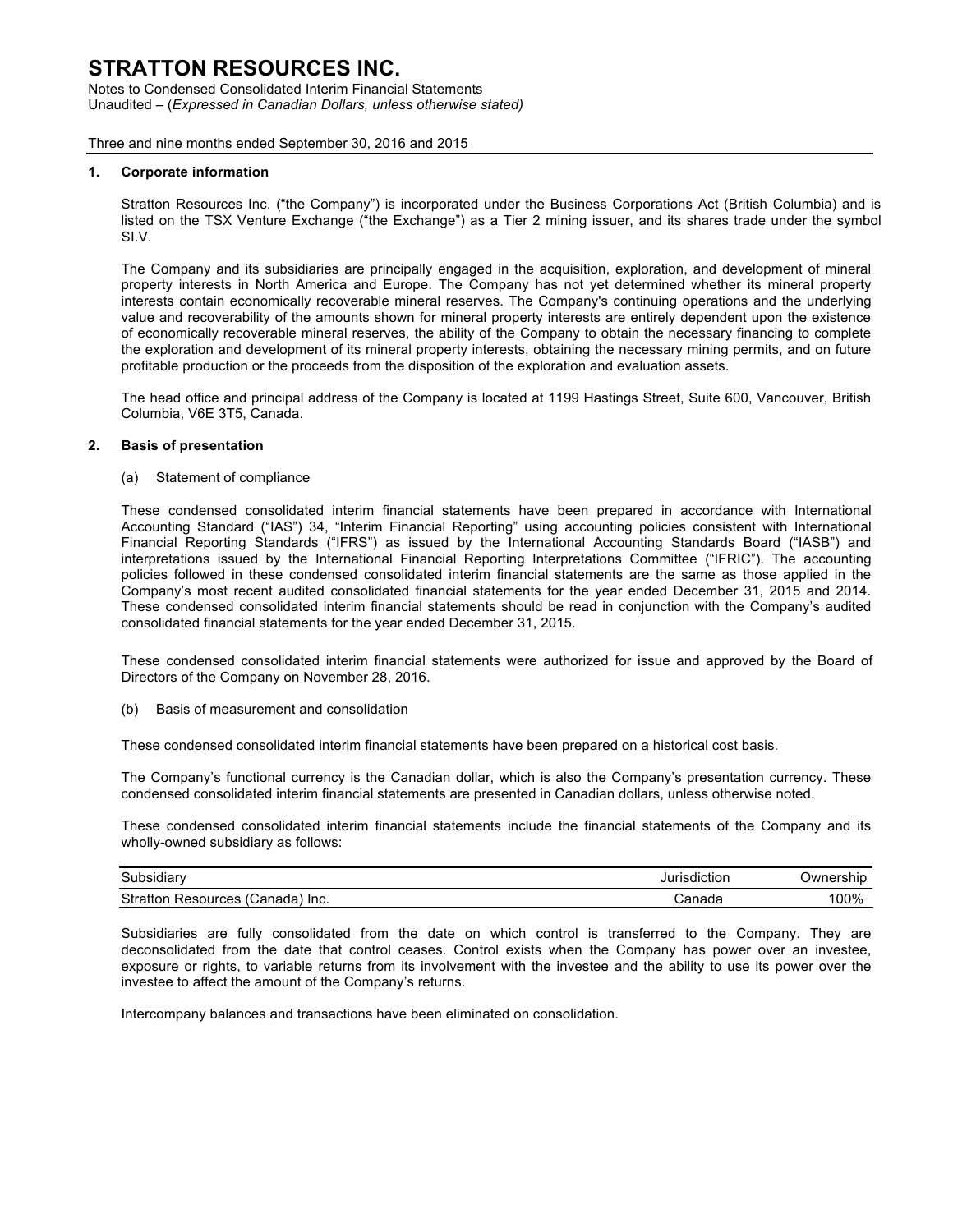Notes to Condensed Consolidated Interim Financial Statements Unaudited – (*Expressed in Canadian Dollars, unless otherwise stated)*

Three and nine months ended September 30, 2016 and 2015

#### **2. Basis of presentation (continued)**

(c) Critical estimates and judgement

The preparation of financial statements in conformity with IFRS requires management to select accounting policies and make estimates and judgments that may have a significant impact on the condensed consolidated interim financial statements. Estimates are continuously evaluated and are based on management's experience and expectations of future events that are believed to be reasonable under the circumstances. Actual outcomes may differ from these estimates. The Company's critical accounting judgments and estimates were presented in Note 2 of the audited annual consolidated financial statements for the year ended December 31, 2015 and have been consistently applied in the preparation of these condensed consolidated interim financial statements. No new judgements were applied for the periods ended September 30, 2016 and 2015.

(d) Going concern of operations

These condensed interim consolidated financial statements have been prepared on the basis of accounting principles applicable to a going concern which assumes that the Company will be able to realize its assets and discharge its liabilities in the normal course of operations. The ability of the Company to meet its commitments as they become due, including completion of the acquisition of an interest in and exploration and development of mineral properties, is dependent upon the existence of economically recoverable reserves, the Company's ability to obtain the necessary financing to complete exploration and development and upon future profitable production or proceeds from disposition of these properties. The outcome of these matters cannot be predicted at this time. These condensed interim consolidated financial statements do not include any adjustments to the amounts and classifications of assets and liabilities that might be necessary should the Company be unable to continue operations. Such adjustments could be material.

#### **3. Evaluation and exploration assets**

| <b>Lunar Project</b>                        | September 30,<br>2016 | December 31,<br>2015 |
|---------------------------------------------|-----------------------|----------------------|
| Balance at the beginning of the period      | S.                    | \$325,334            |
| Write-off evaluation and exploration assets |                       | (325, 334)           |
| Balance at the end of the period            | SS.                   | S.                   |

#### Lunar – Molybdenum Prospect

Effective September 30, 2015, the Company made the decision to let lapse the claims of its 100% owned Lunar project. As a result, included in the results of the nine months ended September 30, 2015, there is an impairment charge of \$325,334 to write-off the capitalized acquisition, exploration and evaluation expenditures associated with the project.

#### **4. Share capital**

On August 30, 2016, the Company closed a private placement for gross proceeds of \$7,000,000 (the "Private Placement") pursuant to which the Company issued an aggregate of 20,000,000 common shares at a price of \$0.35 per common share. Share issue costs related to the Private Placement, which included professional and regulatory fees, totaled \$43,612. There were no commissions or brokerage fees paid in connection with the Private Placement. A reconciliation of the impact of the Private Placement on share capital is as follows:

|                                          | Number of common<br>shares issued | Impact on<br>share capital |
|------------------------------------------|-----------------------------------|----------------------------|
| Common shares issued at \$0.35 per share | 20,000,000                        | 7,000,000                  |
| Cash share issue costs                   |                                   | (43, 612)                  |
|                                          | 20,000,000                        | 6,956,388                  |

During the three and nine month periods ended September 30, 2015, the Company did not issue common shares.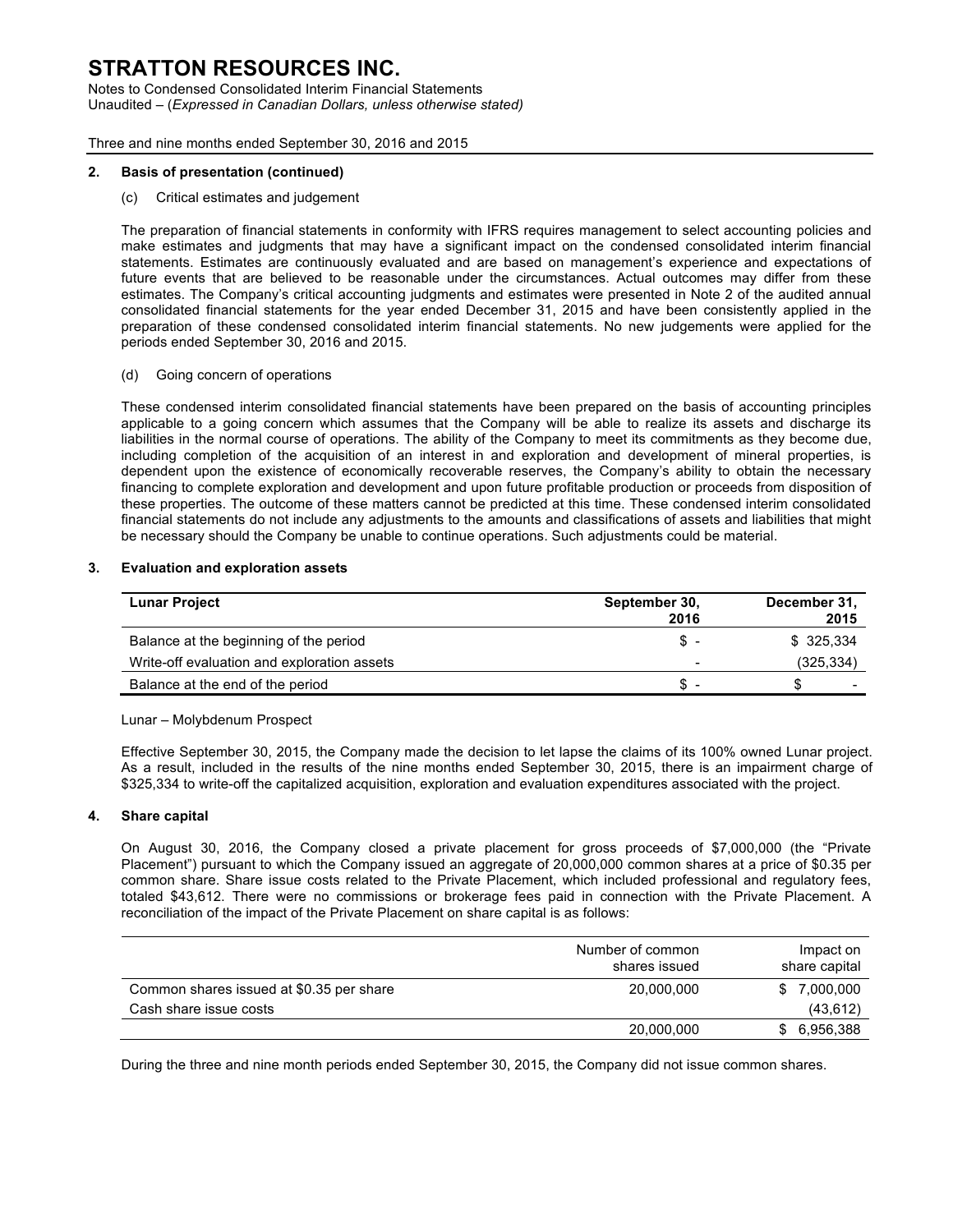Notes to Condensed Consolidated Interim Financial Statements Unaudited – (*Expressed in Canadian Dollars, unless otherwise stated)*

Three and nine months ended September 30, 2016 and 2015

#### **5. Equity reserves**

#### Share-based payments

The Company maintains a Rolling Share-based Option Plan providing for the issuance of stock options up to 10% of the Company's issued and outstanding common shares. The Company may grant from time to time stock options to its directors, officers, employees and other service providers. The stock options vest 25% on the date of the grant and 12½% every three months thereafter for a total vesting period of 18 months.

During the three and nine month periods ended September 30, 2016 and 2015, the Company did not grant any stock options and has no outstanding or exercisable stock options.

#### **6. Related party transactions**

All transactions with related parties have occurred in the normal course of operations and are measured at their fair value as determined by management. All amounts are unsecured, non-interest bearing and have no specific terms of settlement, unless otherwise noted.

|                                                                                                 | Three months<br>ended<br>September 30,<br>2016 | Three months<br>ended<br>September 30,<br>2015 | Nine months<br>ended<br>September 30,<br>2016 | Nine months<br>ended<br>September 30,<br>2015 |
|-------------------------------------------------------------------------------------------------|------------------------------------------------|------------------------------------------------|-----------------------------------------------|-----------------------------------------------|
| Universal Mineral Services Ltd.<br>Included in the statement of loss<br>and comprehensive loss: |                                                |                                                |                                               |                                               |
| Consulting fees, directors' fees,<br>wages and benefits                                         | 8,647<br>\$                                    | \$10,632                                       | \$24,718                                      | \$32,540                                      |
| Office, rent and administration                                                                 | 8.392                                          | 8.038                                          | 26.257                                        | 26.745                                        |
| Bank charges                                                                                    | 159                                            | 123                                            | 450                                           | 389                                           |
| Regulatory, transfer agent and<br>shareholder information                                       |                                                | (28)                                           | 840                                           | 1.583                                         |
| Project evaluation costs                                                                        |                                                |                                                |                                               | 3,689                                         |
| Total transactions for the periods                                                              | \$17,198                                       | \$18.765                                       | \$52.265                                      | \$64.946                                      |

1) Universal Mineral Services Ltd., ("UMS") is a private company with directors and officers in common that, pursuant to an agreement dated December 30, 2015, provides office space and administrative services to the Company on a cost recovery basis. The outstanding balance owing at September 30, 2016 was \$9,867 (December 31, 2015 - \$7,871) and prepaid expenses and deposits balance was \$6,000 (December 31, 2015 - \$6,000).

Effective June 30, 2013, UMS agreed to settle historic payable balances totaling \$609,388 with a note payable for an equivalent value. The note payable was repaid in full effective August 30, 2016, with funds from the Private Placement (note 4).

#### Key management compensation

In addition to the transactions disclosed above, the Company provided the following compensation to key management members:

|                      | Three months  | Three months  | Nine months   | Nine months   |
|----------------------|---------------|---------------|---------------|---------------|
|                      | ended         | ended         | ended         | ended         |
|                      | September 30, | September 30. | September 30, | September 30. |
|                      | 2016          | 2015          | 2016          | 2015          |
| Short-term benefits* | \$-           | \$4.375       | S             | \$12.128      |

\* An amount of \$nil is included in related party transactions with UMS for the three and nine months ended September 30, 2016 (September 30, 2015 - \$4,375 and \$12,128, respectively).